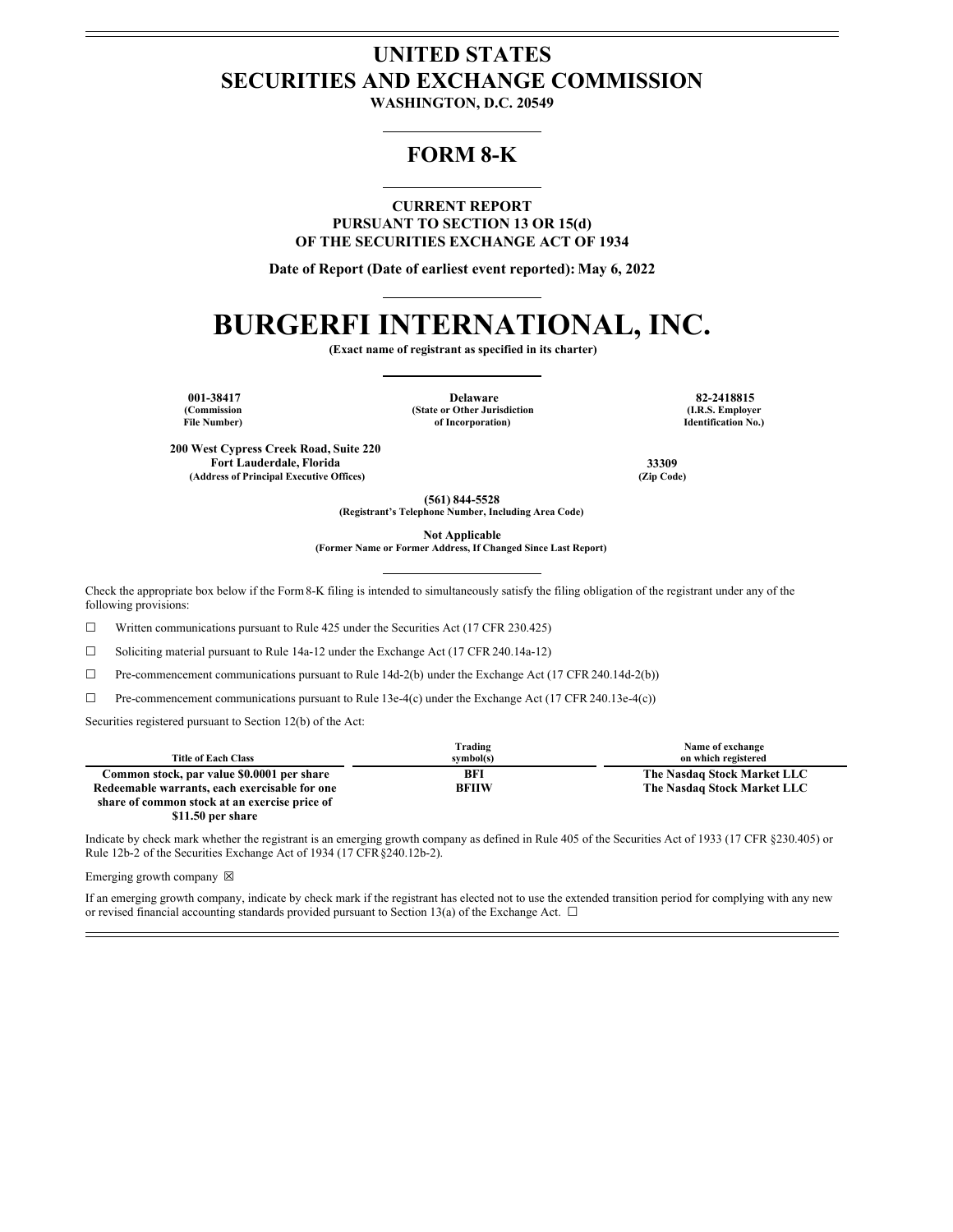#### **Item 4.01. Change in Registrant's Certifying Accountant.**

*(a) Resignation of Independent Registered Public Accountants.*

On April 15, 2022, the Audit Committee of the Board of Directors ("*Audit Committee*") of BurgerFi International, Inc. (the "*Company*") commenced a competitive process to determine the Company's independent registered public accounting firm for the fiscal year ending December 31, 2022 and distributed a Request for Proposal ("*RFP*") to several qualified accounting firms, including BDO USA, LLP ("*BDO*"), the Company's then current independent registered public accounting firm.

On May 6, 2022, BDO notified the Company (the "*BDO Notification*") that the client-auditor relationship between the Company and BDO will cease upon the completion of BDO's review of the unaudited condensed quarterly consolidated financial statements to be included in the Company's Form 10-Q for the period ended March 31, 2022 and the procedures related to BDO's consent for inclusion of its audit report within the Company's Franchise Disclosure Documents to be filed with various states' regulatory agencies on or about May 20, 2022. The Company deemed the BDO Notification to be a resignation of BDO as the Company's independent registered public accounting firm effective as of the time periods noted in the BDO Notification.

The reports of BDO on the Company's consolidated financial statements for the fiscal years ended December 31, 2021 and 2020 did not contain any adverse opinion or disclaimer of opinion, and were not qualified or modified as to uncertainty, audit scope or accounting principles.

During the fiscal years ended December 31, 2021 and 2020, and through the date of BDO's resignation, there were (i) no "disagreements" (as that term is defined in Item 304(a)(1)(iv) of Regulation S-K and the related instructions) between the Company and BDO on any matter of accounting principles or practices, financial statement disclosure, or auditing scope or procedure, which, if not resolved to the satisfaction of BDO would have caused BDO to make reference to the subject matter of the disagreement in connection with its reports on the Company's consolidated financial statements for such years and (ii) no "reportable events" as that term is defined in Item 304(a)(1)(v) of Regulation S-K, except for the material weaknesses in the Company's internal control over financial reporting previously reported in Part II, Item 9A "Controls and Procedures" in the Company's Annual Report on Form 10-K for the year ended December 31, 2021. The material weaknesses were:

**2021**. A material weakness related to the design and implementation of controls over the accounting for income taxes. Specifically, management did not maintain controls over the Company's assessment of its ability to realize historical deferred tax assets on its acquired businesses in accordance with Section 382 of the Internal Revenue Code and the Company's tax provision controls were not designed to detect certain errors and omissions in calculating the impact of certain transactions on the income tax provision during the period. This material weakness resulted in the identification of errors that were corrected in the consolidated financial statements included in the Company's Annual Report on Form 10-K for the year ended December 31, 2021.

**2020**. A number of material weaknesses in our internal control over financial reporting, as follows:

- lack of controls over the financial closing and reporting process relating to a sufficient segregation of duties in the preparation of our financial statements and related notes, and, for period (the "*Successor Period*") from December 16, 2020 until December 31, 2020, the valuation and recognition of stock-based compensation and warrant liabilities;
- lack of resources to perform and review the application of accounting standards for revenue, leases, and variable interest entities ("VIEs");
- specifically with respect to VIEs, our internal control over financial reporting failed to detect errors related to consolidating variable interest entities for which we are the primary beneficiary;
- lack of effective controls over the accounting for deferred rent and accounting for initial franchise fees and brand development revenue in connection with the adoption of our new revenue recognition standard; and
- lack of controls during the Successor Period related to the valuation of contingent consideration issued in the business combination with BurgerFi International, LLC.

2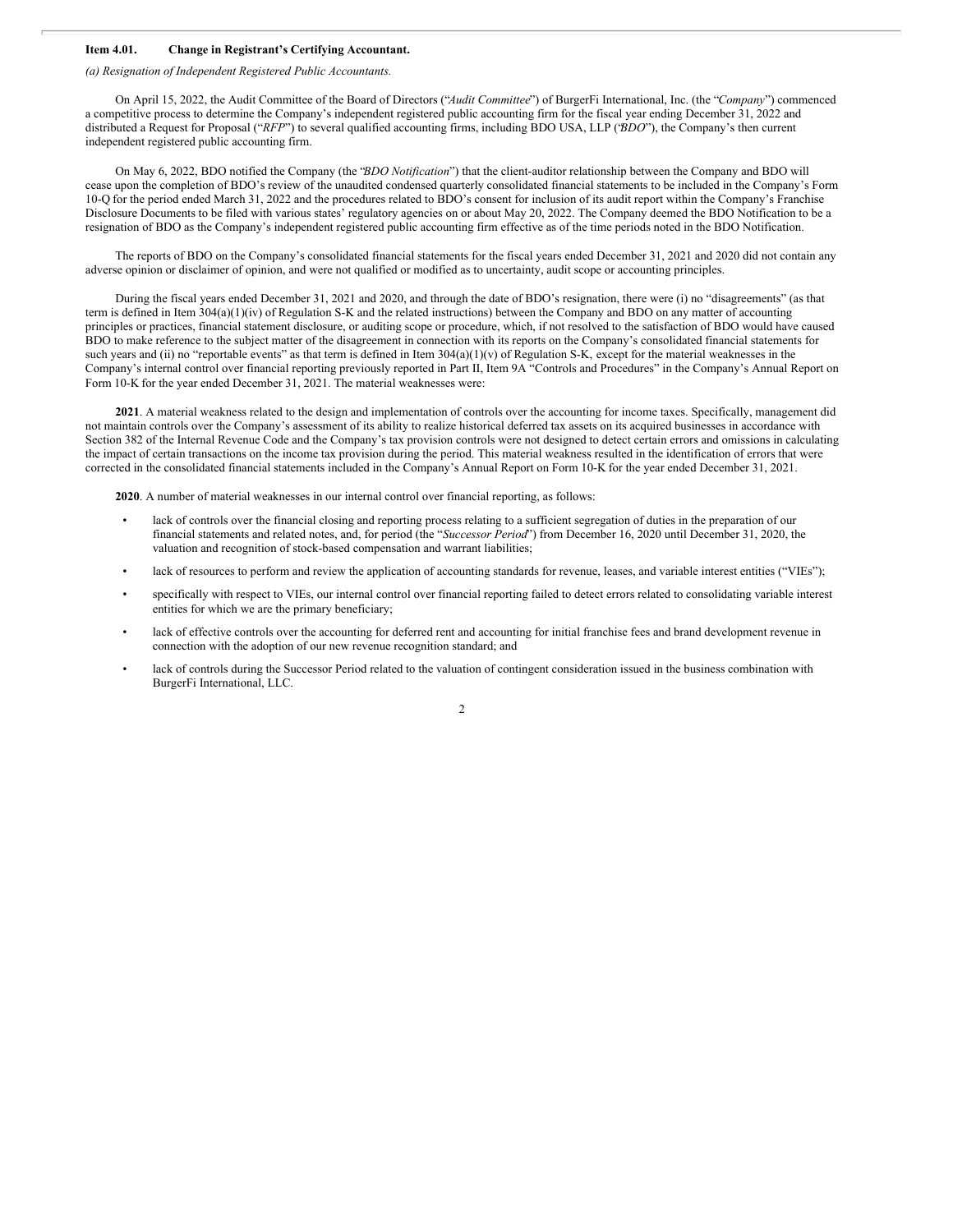The material weaknesses were discussed with the Audit Committee. The Company has authorized BDO to respond fully to inquiries of KPMG LLP ("*KPMG*"), the Company's successor accountant as described below, concerning the material weaknesses.

The Company has provided BDO with a copy of this Form8-K and requested that BDO provide the Company with a letter addressed to the Securities and Exchange Commission stating whether or not BDO agrees with the above disclosures. A copy of BDO's letter, dated May 12, 2022, is attached as Exhibit 16.1 to this Form 8-K.

#### *(b) Engagement of New Independent Registered Public Accountants.*

As a result of the RFP process described above, on May 10, 2022, the Audit Committee engaged KPMG as the Company's independent registered public accounting firm for the fiscal year ending December 31, 2022, effective once BDO completes its procedures discussed above.

During the two most recent fiscal years and through the date of engagement, the Company has not consulted with KPMG regarding either:

(i) The application of accounting principles to any specified transaction, either completed or proposed, or the type of audit opinion that might be rendered on the Company's financial statements, and neither a written report was provided to the Company nor oral advice was provided that KPMG concluded was an important factor considered by the Company in reaching a decision as to the accounting, auditing or financial reporting issue; or

(ii) Any matter that was either subject of "disagreement," as defined in Item 304(a)(1)(iv) of RegulationS-K and the related instruction to Item 304 of Regulation S-K, or a "reportable event," as that term is explained in Item  $304(a)(1)(v)$  of Regulation S-K.

#### **Item 9.01 Financial Statements and Exhibits.**

(d) Exhibits

| Exhibit<br>Number | Description                                                                  |
|-------------------|------------------------------------------------------------------------------|
| -16.1             | Letter from BDO, dated May 12, 2022                                          |
| 104               | Cover Page Interactive Data File (embedded within the Inline XBRL document). |

#### 3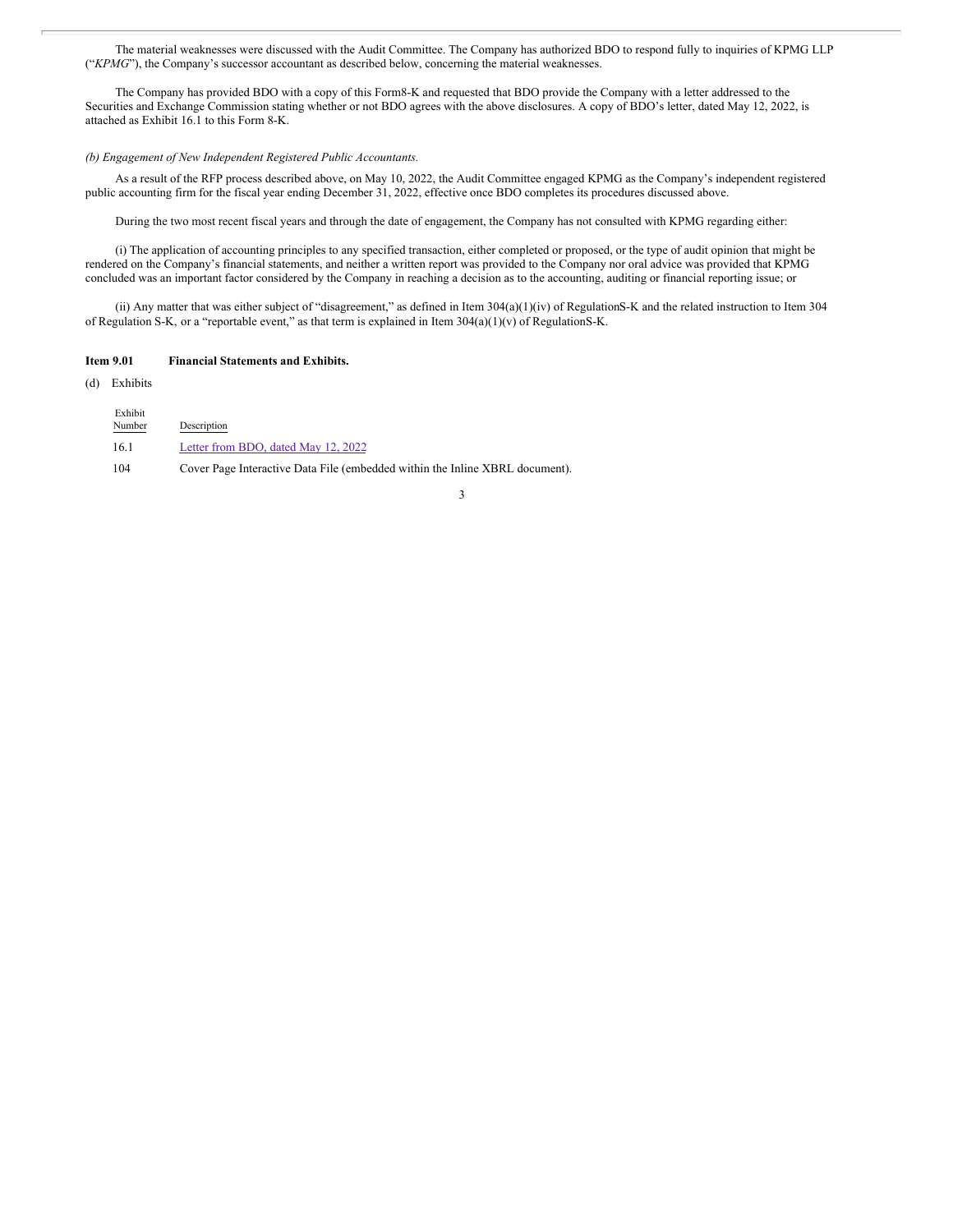#### **SIGNATURES**

Pursuant to the requirements of the Securities Exchange Act of 1934, the Registrant has duly caused this report to be signed on its behalf by the undersigned hereunto duly authorized.

Dated: May 12, 2022

#### **BURGERFI INTERNATIONAL, INC.**

By: /s/ Stefan K. Schnopp

Stefan K. Schnopp Chief Legal Officer and Corporate Secretary

4